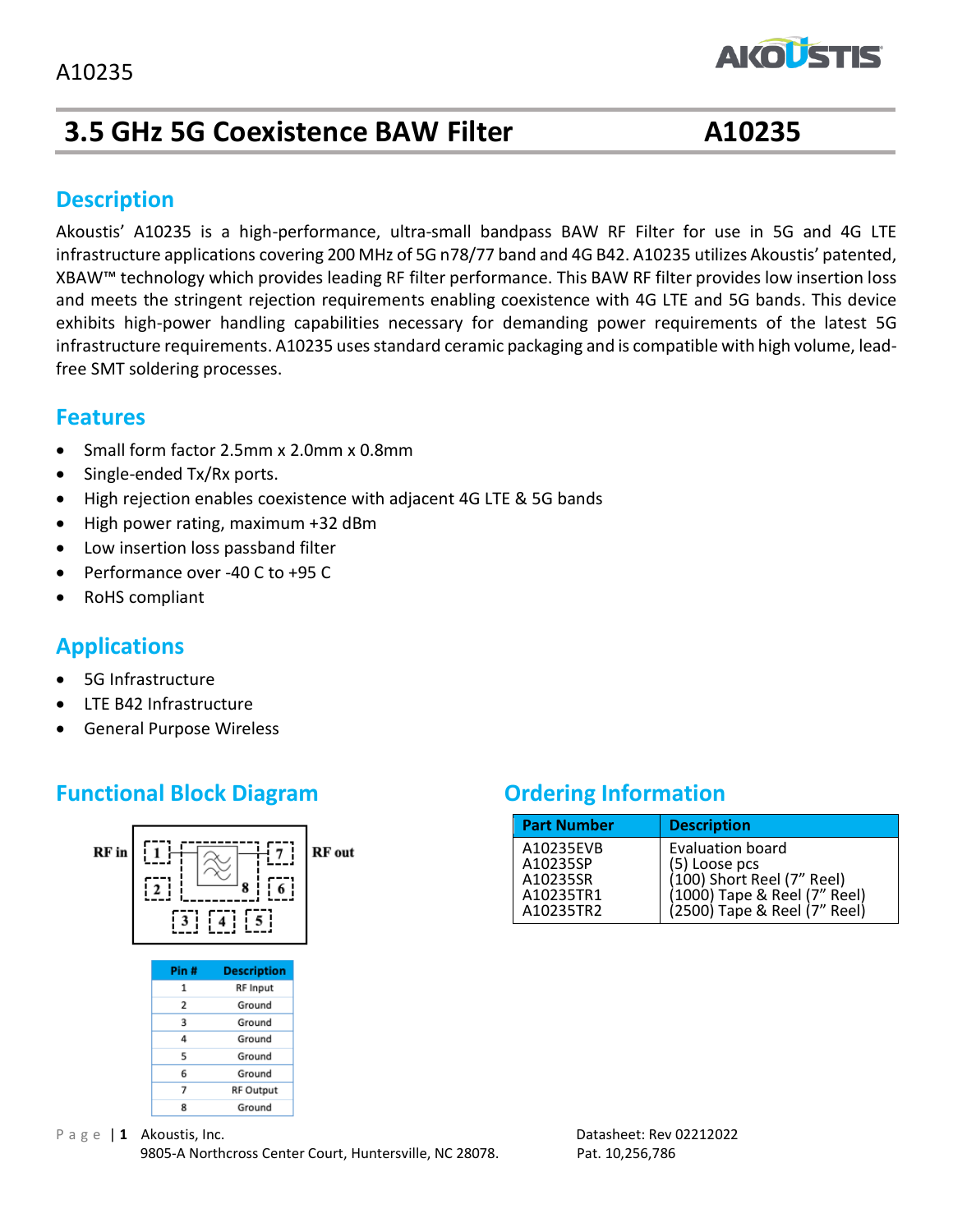

## **Absolute Maximum Ratings**

| <b>Parameter</b>           |                                                 | <b>Rating</b> |
|----------------------------|-------------------------------------------------|---------------|
| <b>Storage Temperature</b> |                                                 | -40 to 125 °C |
| <b>Input Power</b>         | Signal: 5G NR, 100 MHz, PAR 7.8dB<br>Temp: 85°C | $+33$ dBm     |

A combination of AMR conditions may result in damage to the device

### **Operating Parameters (Temp = -40<sup>o</sup>C to +85 <sup>o</sup>C unless otherwise noted)**

| <b>Parameter</b>           | <b>Conditions</b>                   | <b>Units</b> | Min. | Typ.        | Max. |
|----------------------------|-------------------------------------|--------------|------|-------------|------|
| Passband                   |                                     | <b>MHz</b>   | 3400 | 3500        | 3600 |
| <b>Insertion Loss</b>      | $3400 - 3600$ MHz                   | dB           |      | $1.3^{(1)}$ | 2.4  |
| <b>Amplitude Variation</b> | $3400 - 3600$ MHz                   | dB           |      | 1.3         | 1.6  |
| <b>Attenuation</b>         | $10 - 960$ MHz                      | dB           | 48   | 50          |      |
|                            | 960 - 1880 MHz                      | dB           | 28   | 30          |      |
|                            | $1880 - 2483$ MHz                   | dB           | 21   | 23          |      |
|                            | $2500 - 3150$ MHz                   | dB           | 21   | 23          |      |
|                            | $3300 - 3360$ MHz                   | dB           | 18   | 20          |      |
|                            | $3645 - 4000$ MHz                   | dB           | 20   | 25          |      |
|                            | $4000 - 5925$ MHz                   | dB           | 28   | 30          |      |
|                            | $6000 - 10000$ MHz                  | dB           | 15   | 17          |      |
| <b>Return Loss</b>         | $3400 - 3600$ MHz                   |              | 10   | $15^{(1)}$  |      |
| Load Impedance             |                                     | Ω            |      | 50          |      |
| <b>Power Handling</b>      | 5G NR, 100 MHz,<br><b>PAR 7.8dB</b> | dBm          |      |             | 32   |

Note:

1. Averaged over specified frequency at room temperature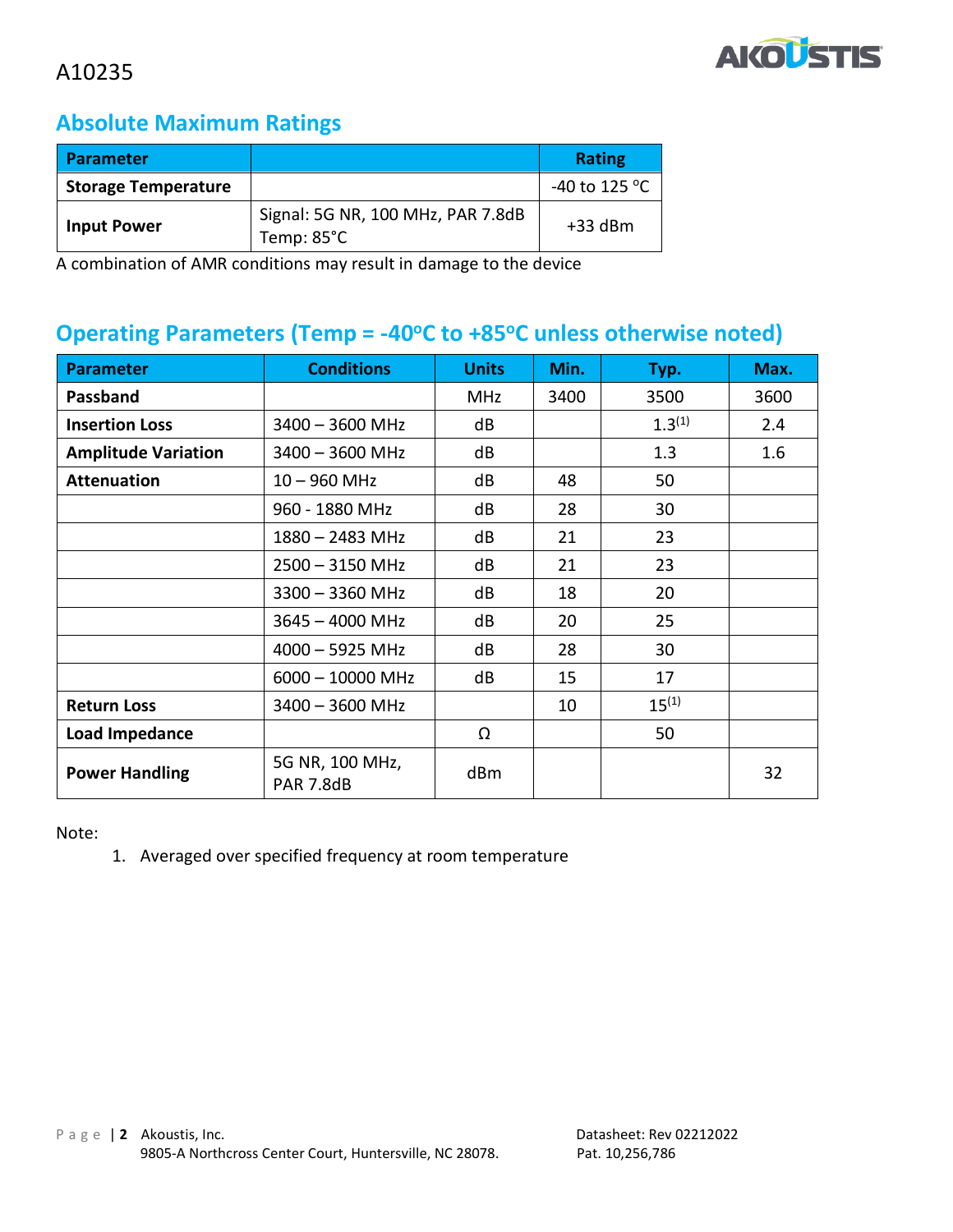

## **EVB Schematic & Layout**



Note:

- 1) Center ground pad vias 6mil diameter
- 2) RF ground vias 10mil diameter

#### **Bill of Materials**

| <b>Reference Des.</b> | <b>Value</b> | <b>Description</b>          | <b>Manufacturer</b> | <b>Part Number</b> |
|-----------------------|--------------|-----------------------------|---------------------|--------------------|
| <b>PCB</b>            | N/A          | 4 layer                     | Multiple            |                    |
| U1                    | N/A          | 3.5 GHz BAW Filter          | Akoustis            | A10235             |
| L1                    | 3.2nH        | Chip inductor, 0402, ±0.1nH | Murata              | LQW15AN3N2D00D     |
| L <sub>2</sub>        | 4.0nH        | Chip inductor, 0402, ±0.1nH | Murata              | LQW15AN4N0B80D     |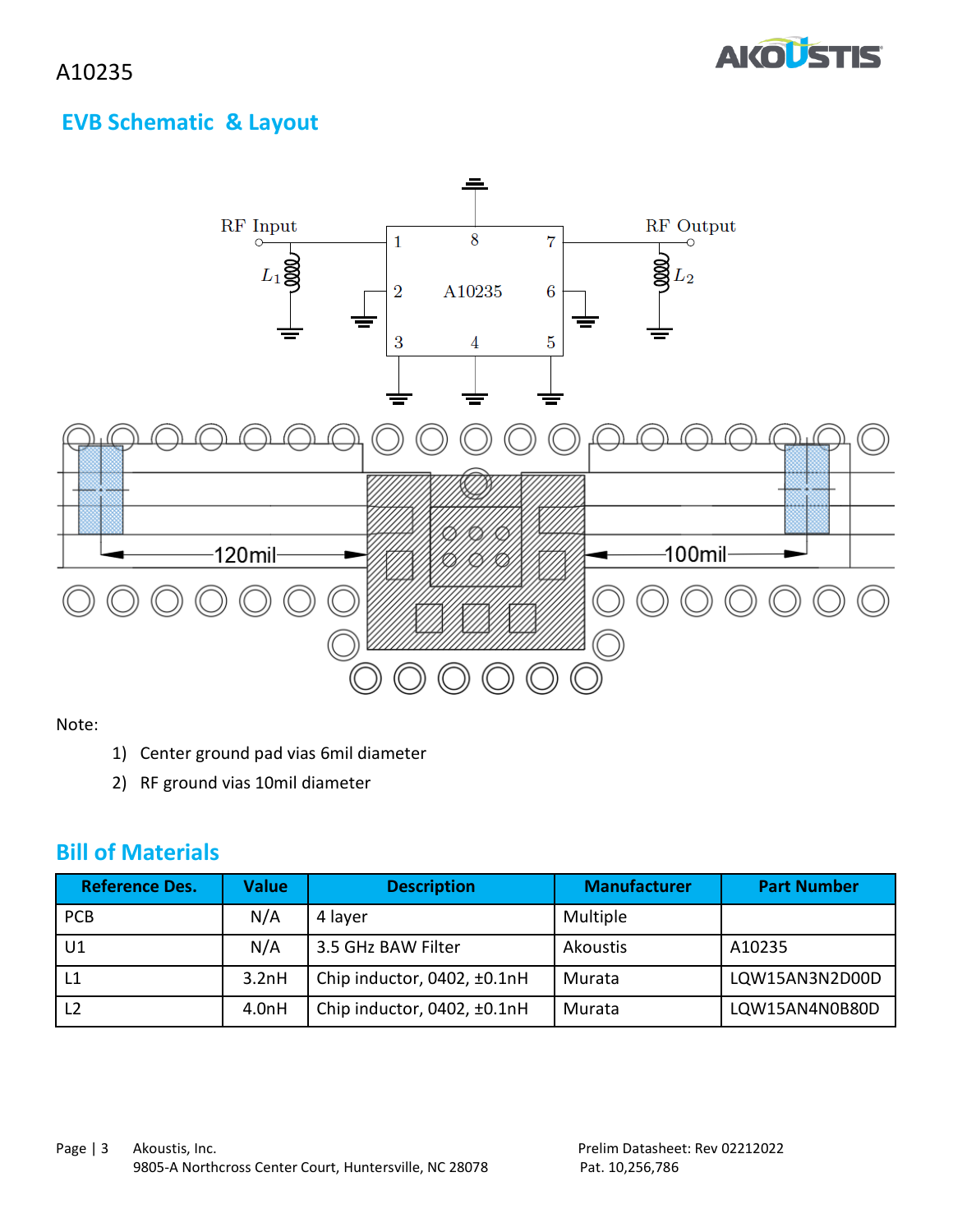

## **Performance Plots (Temp = 25<sup>o</sup>C unless otherwise noted)**









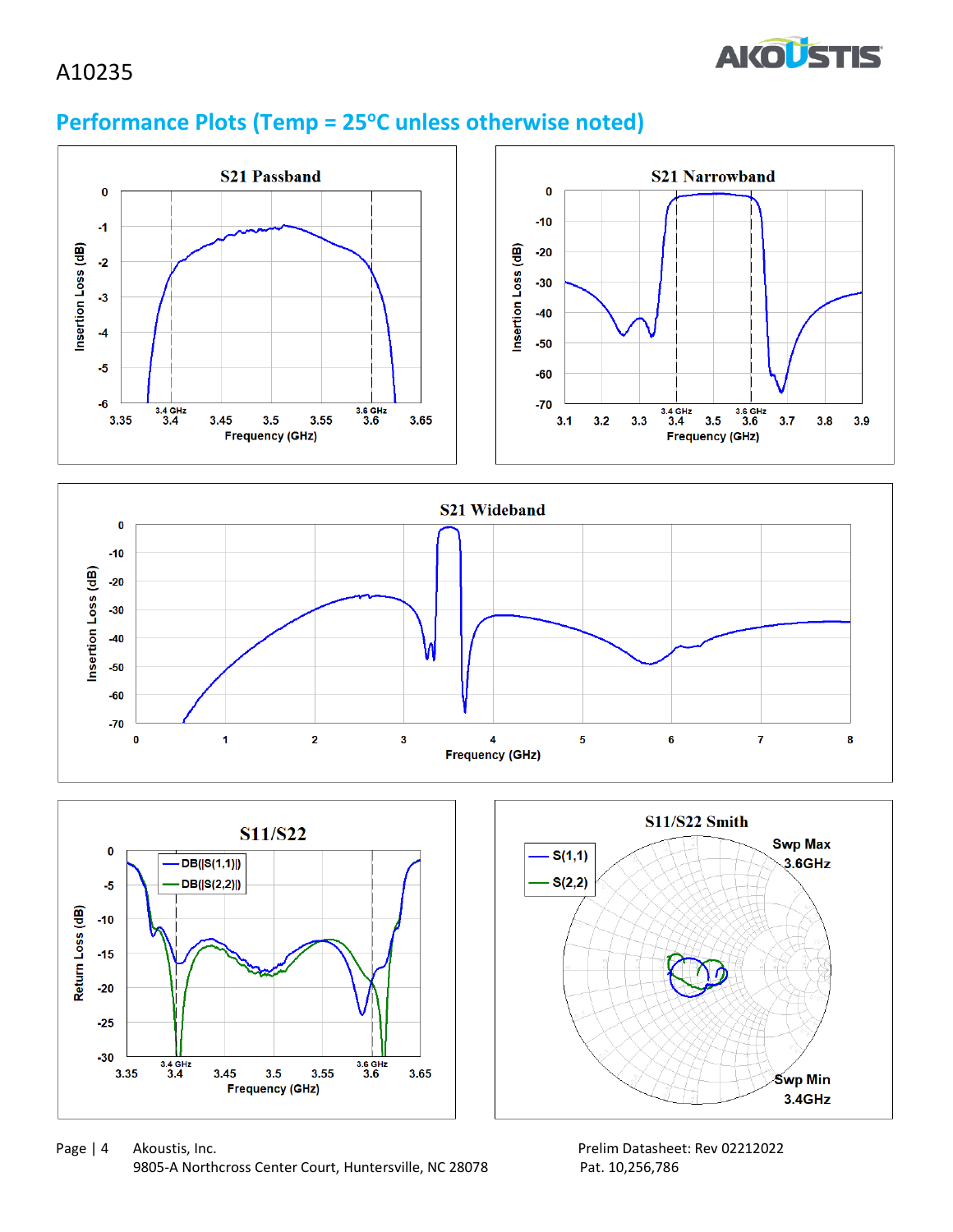

#### **Package Drawing & Pin Description**

- Notes:<br>- All Units are in mm unless otherwise stated<br>- General Tolerance:<br>Linear X.XXX = ±0.10mm<br>X.XX = ±0.10mm
	- -





1.05 0.891 0.891  $Pin<sub>1</sub>$ 0.638  $0.488$  $0.000$ 0.045  $0.275$  $0.641$ ◫  $0.15$  R REF. 0.538 0.538 0.000







DETAIL A<br>PAD<br>SX THIS ROTATION<br>3X THIS ROTATION<br>4X ROTATED 90'<br>PIN 1 CHAMFER 0.150 X 45'

### **PCB Mounting Pattern**

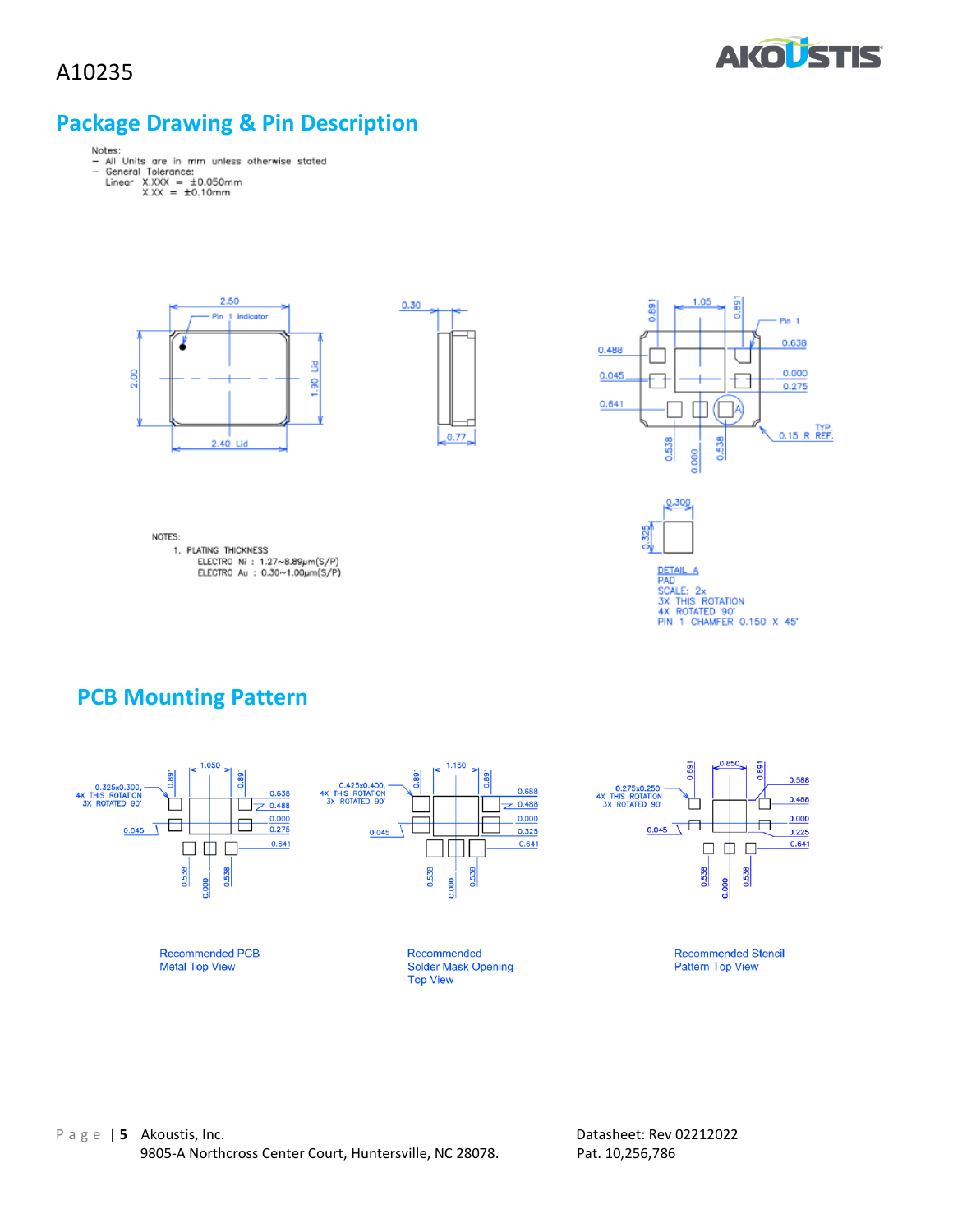

## **Typical Part Marking**



## **Reel Dimensions**



| <b>Reel Dimensiones</b> |                        |                  |                 |                        |                   |                       |
|-------------------------|------------------------|------------------|-----------------|------------------------|-------------------|-----------------------|
|                         | Reel Size   Tape Width |                  |                 |                        | D                 | W1 *measured at hub   |
|                         | 8 <sub>mm</sub>        | 180 +0/-2.0 mm   | $2.0$ mm +/-0.5 | $13.0 + 0.5 / -0$ mm   | $60.0 +/- 2.0$ mm | $8.40 + 1.5 / -0$ mm  |
| 7 Inch                  | 12 mm                  | 180 +0/-2.0 mm   | $2.0$ mm +/-0.5 | $13.0 + 0.5 / -0$ mm   | $60.0 +/- 2.0$ mm | $12.40 + 2.0$ / -0 mm |
|                         | 16 mm                  | 180 +0/-2.0 mm   | $2.0$ mm +/-0.5 | $13.0 + 0.5 / -0$ mm   | $60.0 +/- 2.0$ mm | $16.40 + 2.0$ / -0 mm |
|                         | 8 <sub>mm</sub>        | $330 +/- 2.0$ mm | $2.0$ mm +/-0.5 | $13.0 + 0.5 / -0.2$ mm | $102 +/- 2.0$ mm  | $8.8 + 2.0 / -0$ mm   |
| 13 Inch                 | 12 mm                  | $330 +/- 2.0$ mm | $2.0$ mm +/-0.5 | $13.0 + 0.5 / -0.2$ mm | $102 +/- 2.0$ mm  | $12.8 + 2.0 / -0$ mm  |
|                         | 16 mm                  | $330 +/- 2.0$ mm | $2.0$ mm +/-0.5 | $13.0 + 0.5 / -0.2$ mm | $102 +/- 2.0$ mm  | $16.8 + 2.0 / -0$ mm  |

Note: 7 Inch Reel Only Has One Opening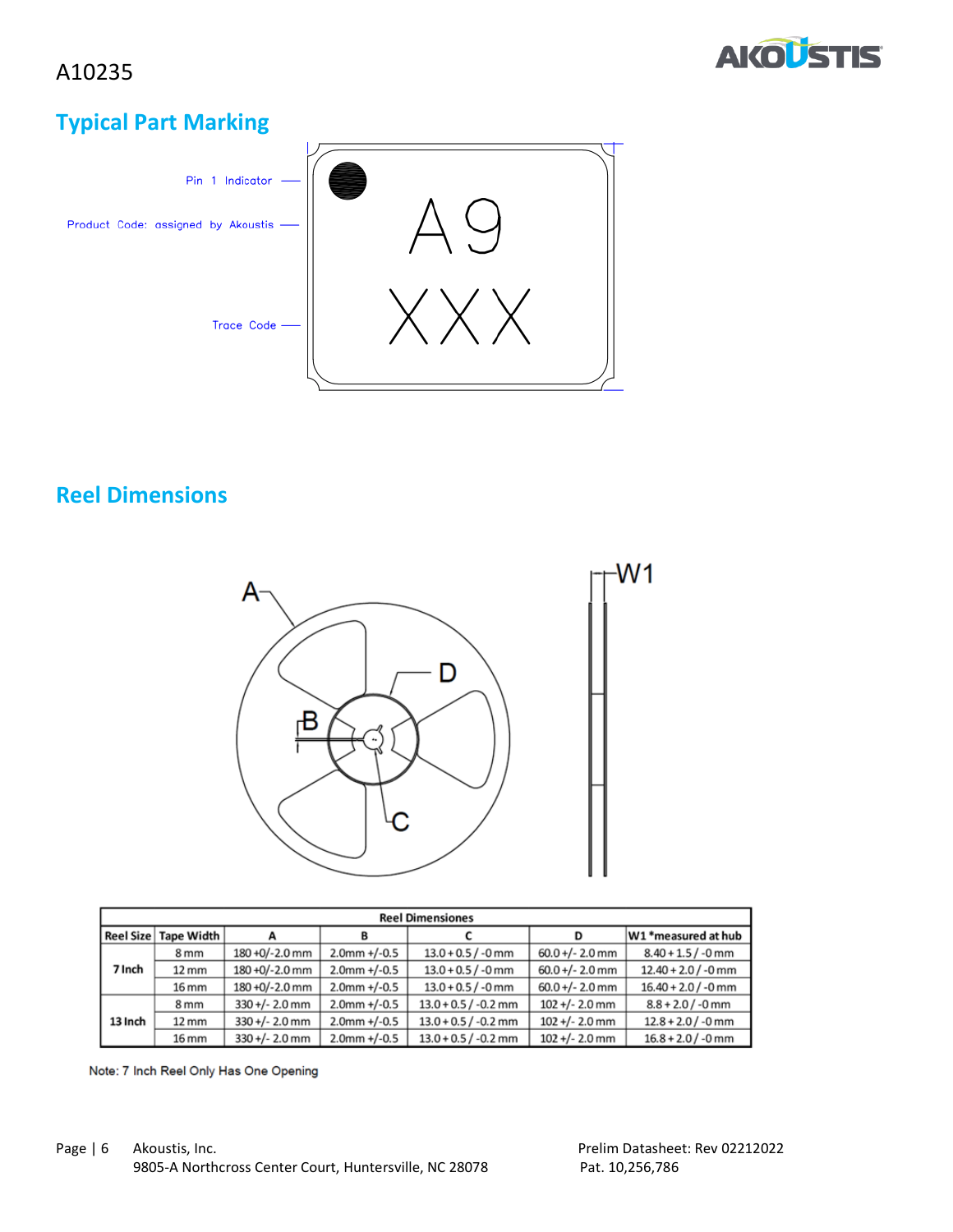

#### **Tape Dimension**



#### **Recommended Solder Profile**

#### Parameter

#### Eutectic Sn/Pb Pb Free

| Max Ramp Up Rate                  |  |
|-----------------------------------|--|
| Soak Temp Time Ts(min) - Ts (max) |  |
| Max Soak Time Ts                  |  |
| Liquidous Temp TL                 |  |
| Max Time Above TL                 |  |
| Max Peak Temperature TP           |  |
| Max Time at Peak TP               |  |
| Max Ramp Down Rate                |  |

|    | 6 Deg C/Second  |
|----|-----------------|
| X) | 135 - 155 Deg C |
|    | 2 minutes       |
|    | 183 Deg C       |
|    | 150 Seconds     |
|    | 225 Deg C       |
|    | 30 Seconds      |
|    | 10 Deg C/Second |
|    |                 |

6 Deg C/Secord<br>150-200 Deg C<br>3 minutes<br>220 Deg C<br>150 Secords<br>260 Deg C<br>30 Secords<br>10 Deg C/Secord